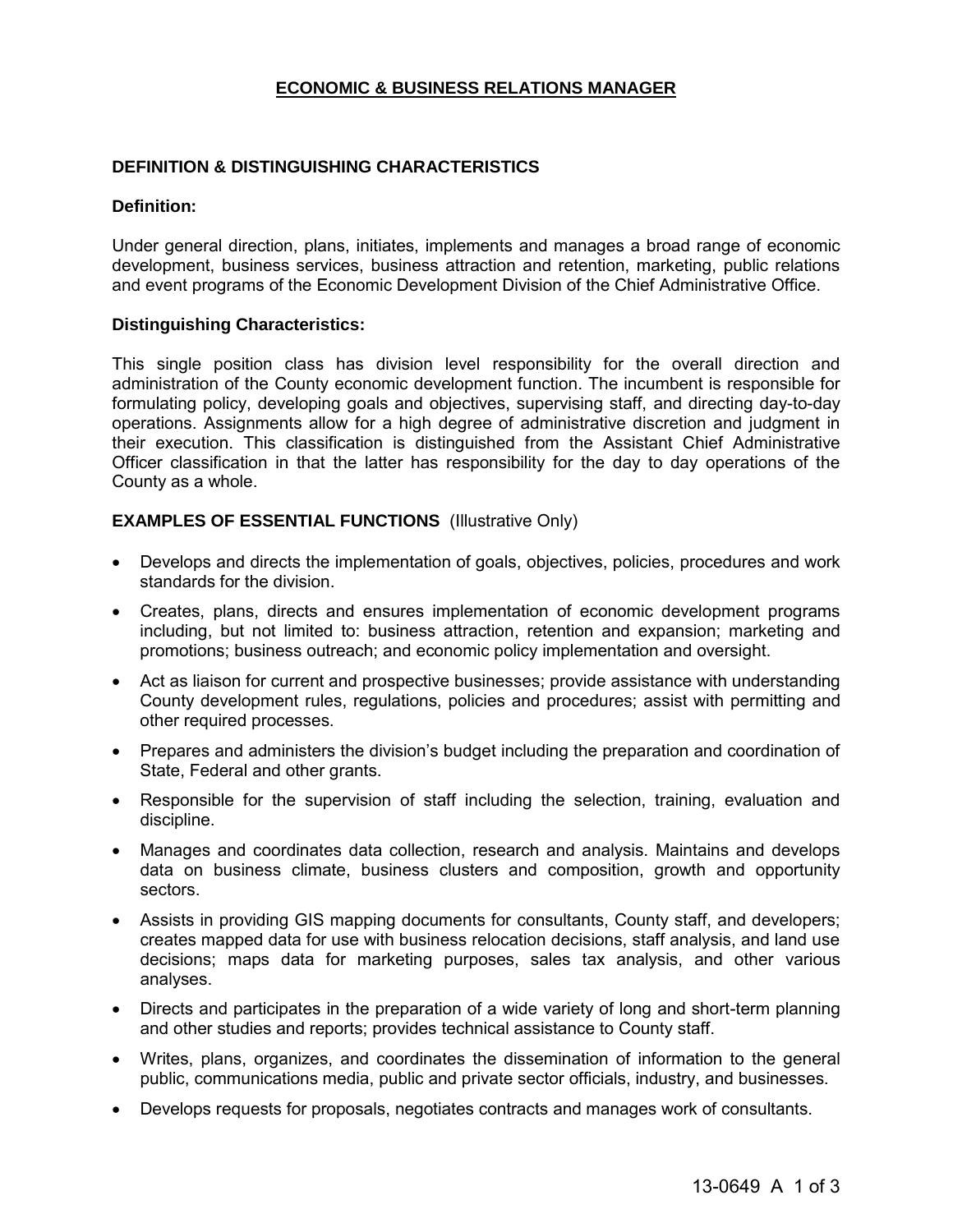- Maintains the County business and economic development web page; gathers current data; writes narratives; and organizes changes in web page layout.
- Maintains effective relationships with a variety of community organizations, groups and the public; makes presentations to various groups including the Board of Supervisors, committees/commissions, public and private sector officials, industry, and businesses.
- Attendance and punctuality that is observant of scheduled hours on a regular basis.
- Performs related work as assigned.

## **MINIMUM QUALIFICATIONS**

## **Education and Experience:**

Where college degrees and/or college course credits are required, degrees and college units must be obtained from an accredited college or university. Courses from non-accredited institutions will not be evaluated for this requirement.

#### **Education:**

Bachelor's degree from an accredited college or university with major coursework in economics, business or public administration, planning or a closely related field. Master's degree in one of the above-referenced areas of study is preferred

-and-

#### **Experience:**

Four (4) years of progressively responsible professional experience and two (2) years of supervisory experience in one or more economic development disciplines, which may include, but is not limited to: business attraction and retention; development and management of public/private partnership projects; job creation; business incentives; real estate development.

#### **Other Requirements:**

Possession of, or ability to obtain, a valid California driver's license.

## **Knowledge of:**

- Community and economic development programs and principles including business recruitment, expansion and retention; demographic research and analysis of market conditions and public relations.
- Real estate principles; the development process, including general planning, zoning, and permitting processes; and project management.
- Supervisory principles and practices including work planning and review, and employee selection, training, evaluation and discipline.
- Business, community and neighborhood outreach and processes.
- Research techniques and data analysis.
- Preparation and presentation of informational and promotional materials.
- Intra-governmental and inter-governmental structure and dynamics, including the roles of local, regional, state and federal jurisdictions in the development process.